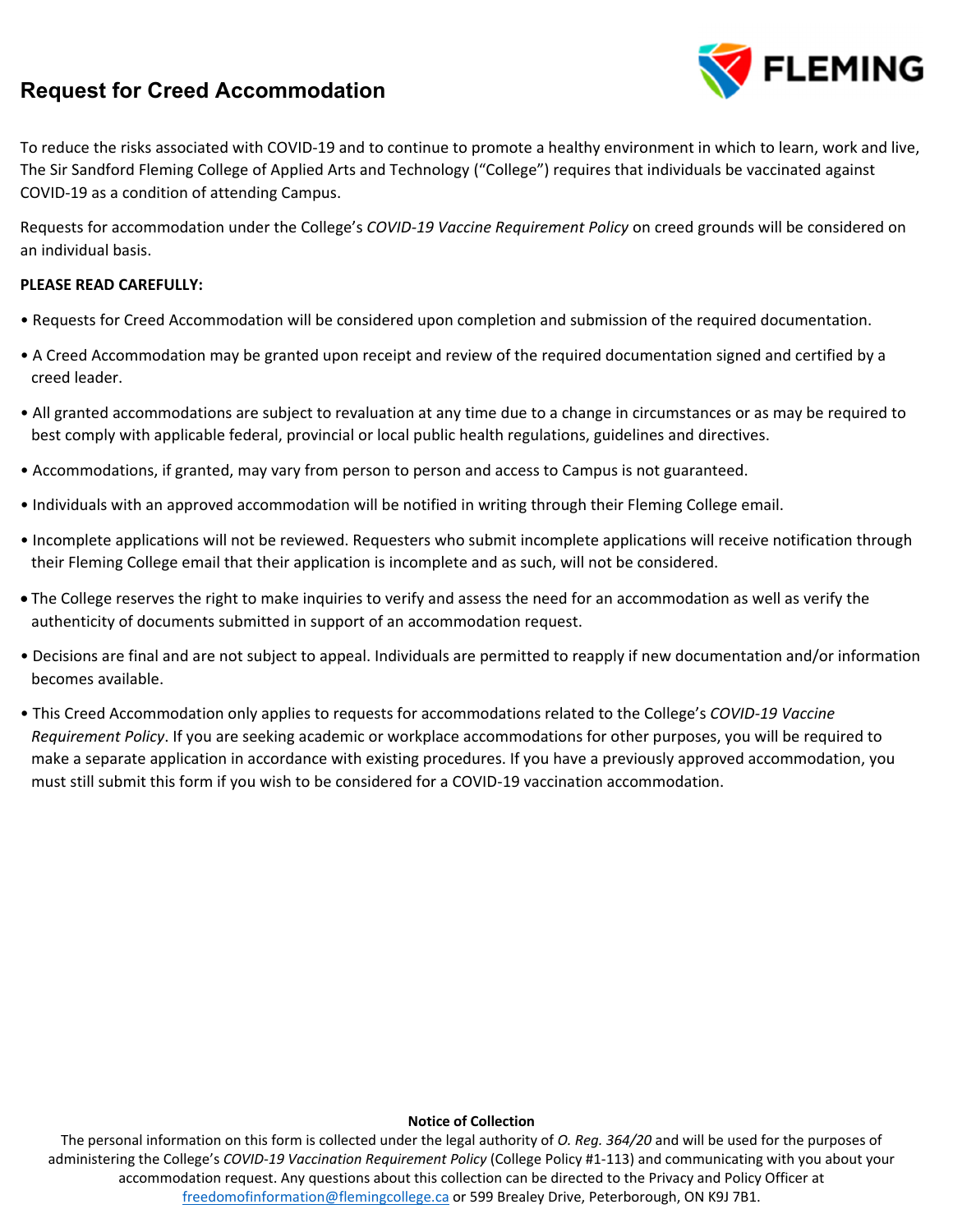

**Section 1 – Requester Information** 



| $\sigma$                                     |                      |                    |                   |                     |                      |                         |                  |  |
|----------------------------------------------|----------------------|--------------------|-------------------|---------------------|----------------------|-------------------------|------------------|--|
| Last Name                                    |                      |                    | <b>First Name</b> |                     |                      |                         | DOB (yyyy/mm/dd) |  |
|                                              |                      |                    |                   |                     |                      |                         |                  |  |
| Student Number/Employee Number               |                      |                    |                   | <b>Phone Number</b> | <b>Email Address</b> |                         |                  |  |
|                                              |                      |                    |                   |                     |                      |                         |                  |  |
| <b>Home Address</b>                          |                      |                    |                   |                     |                      |                         |                  |  |
| Unit Number                                  | <b>Street Number</b> | <b>Street Name</b> |                   |                     |                      |                         | PO Box           |  |
|                                              |                      |                    |                   |                     |                      |                         |                  |  |
| City/Town                                    |                      |                    |                   | Province            |                      |                         | Postal Code      |  |
|                                              |                      |                    |                   |                     |                      |                         |                  |  |
| Residence Building (if applicable) or Campus |                      |                    |                   |                     |                      | Program (if applicable) |                  |  |
|                                              |                      |                    |                   |                     |                      |                         |                  |  |

The requirements of The Sir Sandford Fleming College of Applied Arts and Technology's *COVID‐19 Vaccine Requirement Policy*  (College Policy #1‐113) conflict with my sincerely held convictions based on my creed. Therefore, I request a COVID‐19 vaccination accommodation.

*Please provide an explanation as to the basis for your request for accommodation on grounds of creed, including the nature of your sincerely held creed belief and how/why it prevents you from being vaccinated for COVID‐19 in the blank space below. If you require additional space, please attach a separate sheet, and be sure to include your full name on the top of the additional page.* 

I affirm that the foregoing is true, accurate and complete. I understand that making a false statement on this form may result in the engagement of the College's *Student Rights and Responsibilities Policy* (College Policy #5‐506) and/or disciplinary action up to and including termination of employment for employees.

I understand that the College reserves the right to make inquiries to verify and assess the need for an accommodation as well as to verify the authenticity of documents submitted in support of an accommodation request. I further understand that the College may request additional supporting information and/or documentation to substantiate my request for accommodation as may be necessary in the circumstances.

\_\_\_\_\_\_\_\_\_\_\_\_\_\_\_\_\_\_\_\_\_\_\_\_\_\_\_\_\_\_\_\_\_\_\_\_\_\_\_\_\_ \_\_\_\_\_\_\_\_\_\_\_\_\_\_\_\_\_\_\_\_\_\_\_\_\_\_\_\_\_\_\_\_\_\_\_\_\_\_\_

\_\_\_\_\_\_\_\_\_\_\_\_\_\_\_\_\_\_\_\_\_\_\_\_\_\_\_\_\_\_\_\_\_\_\_\_\_\_\_\_\_ \_\_\_\_\_\_\_\_\_\_\_\_\_\_\_\_\_\_\_\_\_\_\_\_\_\_\_\_\_\_\_\_\_\_\_\_\_\_\_\_

(Requester's Signature) (Date)

(Witness' Signature) (Witness' Printed Name)

**Notice of Collection** 

The personal information on this form is collected under the legal authority of *O. Reg. 364/20* and will be used for the purposes of administering the College's *COVID‐19 Vaccination Requirement Policy* (College Policy #1‐113) and communicating with you about your accommodation request. Any questions about this collection can be directed to the Privacy and Policy Officer at freedomofinformation@flemingcollege.ca or 599 Brealey Drive, Peterborough, ON K9J 7B1.